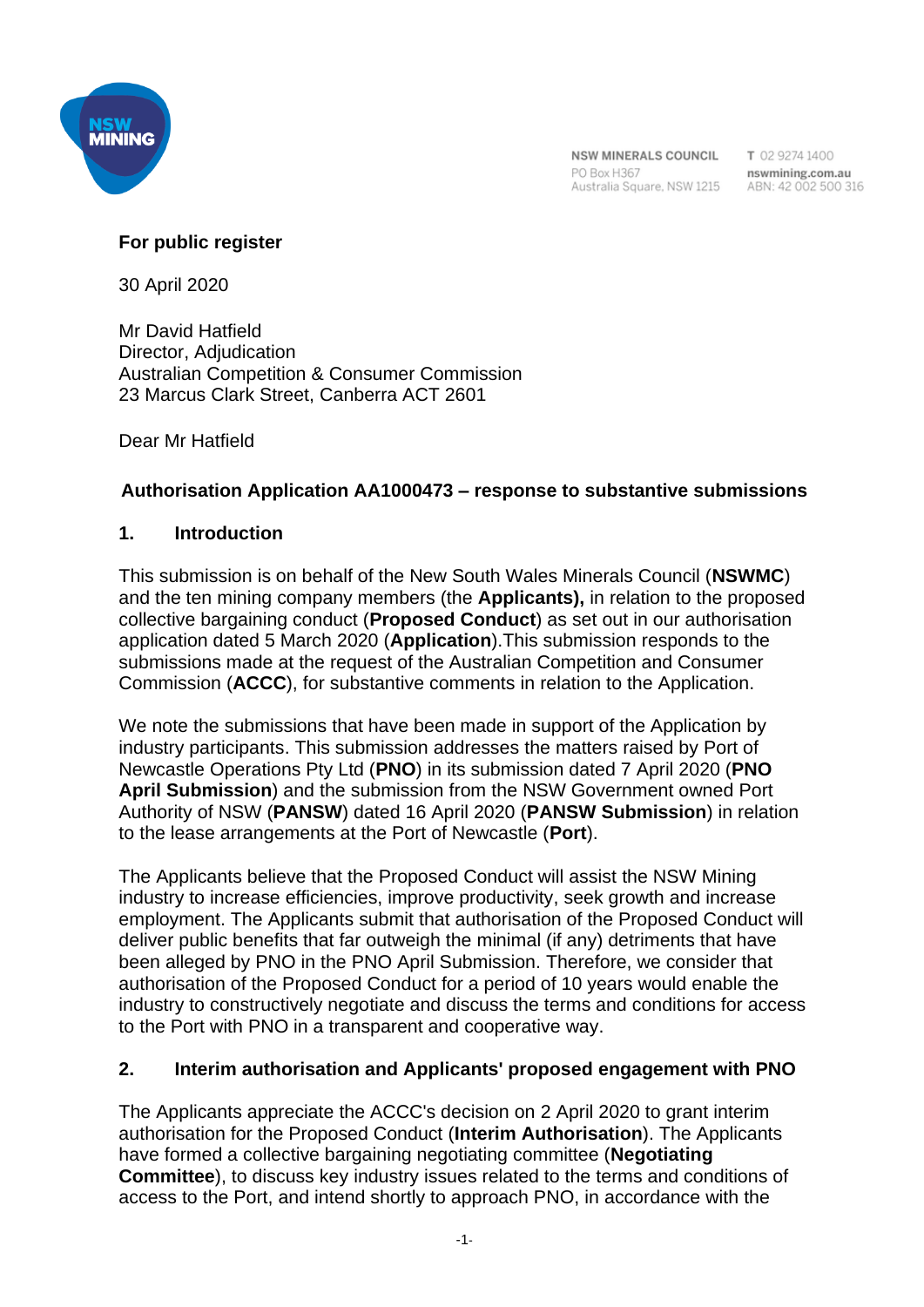

T 02 9274 1400

terms of the Application and Interim Authorisation.

We believe that a collective negotiation of these industry issues will assist the mining industry in more efficiently exporting minerals from Australia. Furthermore, a collective bargaining group dealing with these industry issues is much more effective and the appropriate course rather than the proposed joint buying group suggested by PNO. There is no suggestion of "joint buying" of capacity; nor is there any suggestion of managing the amount of access to or capacity at the Port, which is determined by PANSW in any event (and not PNO).

In addition, it is noted that one of PNO's arguments as to why authorisation should not be granted was that PNO does not propose to collectively bargain. In order to address this issue, the NSWMC advises the ACCC that it will be lodging an application with the National Competition Council (**NCC**) for declaration of the channel services at the Port.

### **3. Response to matters raised in PNO April Submission**

### Applicants are seeking the opportunity to discuss legitimate industry-wide concerns and engage with PNO constructively

The Applicants, through the Application, the letter to the ACCC dated 25 March 2020, and this submission, are seeking to legitimately raise issues that have an industry-wide application. In the PNO April Submission, PNO asserts that the Application is an:

"...*illegitimate use of the processes set out in the CCA, to seek to re-open the user contributions issue by way of forming a cartel to conduct a collective negotiation where there is no public interest arising in Australia*".

Contrary to what PNO asserts, as we have explained in this submission, issues such as user funded expenditure at the Port, is not limited to past user contributions or the issues raised in previous litigation between Glencore, PNO and the ACCC, but also raises ongoing industry issues as and when further expenditure is contemplated by PNO at the Port. For example, the user funded dredging capital expenditure of approximately \$912m were undertaken primarily by industry owned coal terminals Port Waratah Coal Services (**PWCS**) and Newcastle Coal Infrastructure Group (**NCIG**). These issues as to industry capital expenditure are most appropriately dealt with at an industry level.

Further, the Applicants note that the issue of user contributions is not a closed one as PNO suggests, but rather is the subject of litigation before the Federal Court of Australia. It is also an issue that concerns the industry as a whole, as the ACCC would be aware given the ACCC has itself also appealed the Tribunal's decision to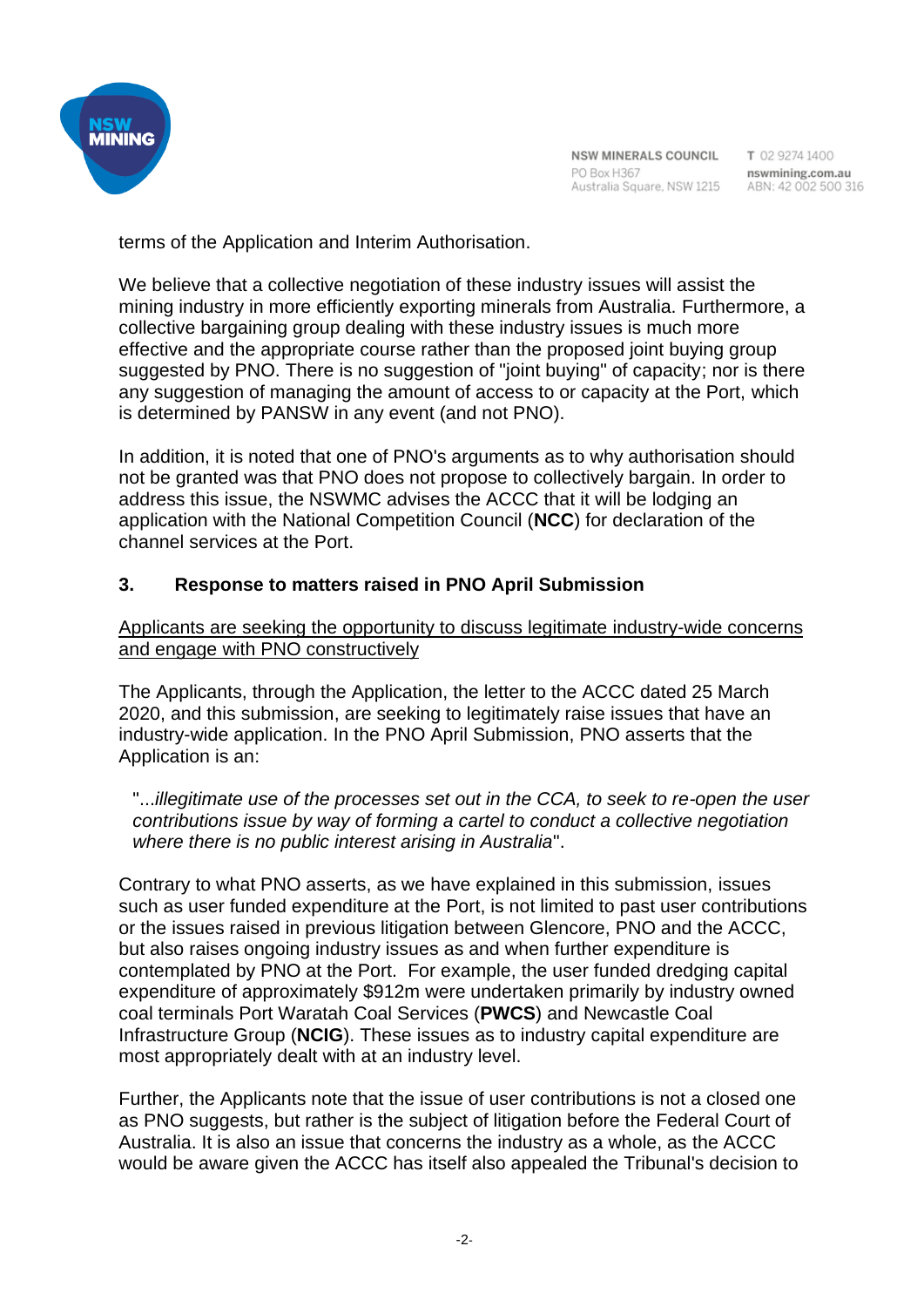

NSW MINERALS COUNCIL PO Box H367 Australia Square, NSW 1215 ABN: 42 002 500 316

T 02 9274 1400 nswmining.com.au

allow PNO to include user funded expenditure in its capital base.<sup>1</sup>

It is also noted that PNO in the pricing principles and cost base that has put forward to users at the Port in the template Producer Deed, has expressly included user funded expenditure such as the industry dredging expenditure in its capital base and requires producers and the industry to effectively waive raising this issue going forward, despite it being a very much open issue subject to litigation as to past expenditure and an open issue going forward. Moreover, even if the ACCC litigation is unsuccessful, it is likely the industry will seek to have regulatory reform to expressly exclude such user funding being incorporated into the service provider's asset base (in the absence of the industry/users' agreement).

Given these circumstances, the Applicants believe that authorisation of the Proposed Conduct would result in improved economic efficiency through seeking to decrease negotiation costs, seeking to address users' concerns as to information asymmetry, and seeking to reduce potential future expenditure on disputes through collective discussions by the Applicants as an industry.

It is understood that PNO may not agree to collectively bargain with the Applicants. It is the Applicants' view that collective bargaining can lead to acceptable commercial outcomes for both the users and PNO, and under such circumstances, would result in genuine public benefits being obtained. As such, we believe the test for authorisation of the Proposed Conduct is satisfied, as considered in further detail below.

## Test for authorisation is satisfied

## *Public benefits*

The public benefits that are likely to flow from authorisation of the Proposed Conduct are the very kind contemplated in previous ACCC authorisations, such as those considered in relation to Queensland coal producers' authorisation application relating to collective negotiation of terms and conditions of access to the Dudgeon Point terminal infrastructure,<sup>2</sup> and as considered in the ACCC's *Guidelines for Authorisation of Conduct (non-merger) March 2019* (**Authorisations Guidelines**), rather than being merely private in nature as asserted by PNO.

As noted in the Authorisation Guidelines, although "public benefit" is not defined in the *Competition and Consumer Act 2010* (Cth) (**CCA**), the ACCC has traditionally given it a broad meaning so as to include:

"…*anything of value to the community generally, any contribution to the aims* 

<sup>1</sup> https://www.accc.gov.au/media-release/accc-appeals-decision-on-user-funding-at-the-port-of-newcastle .

<sup>&</sup>lt;sup>2</sup> See: https://www.accc.gov.au/system/files/public-registers/documents/D13%2B32694.pdf.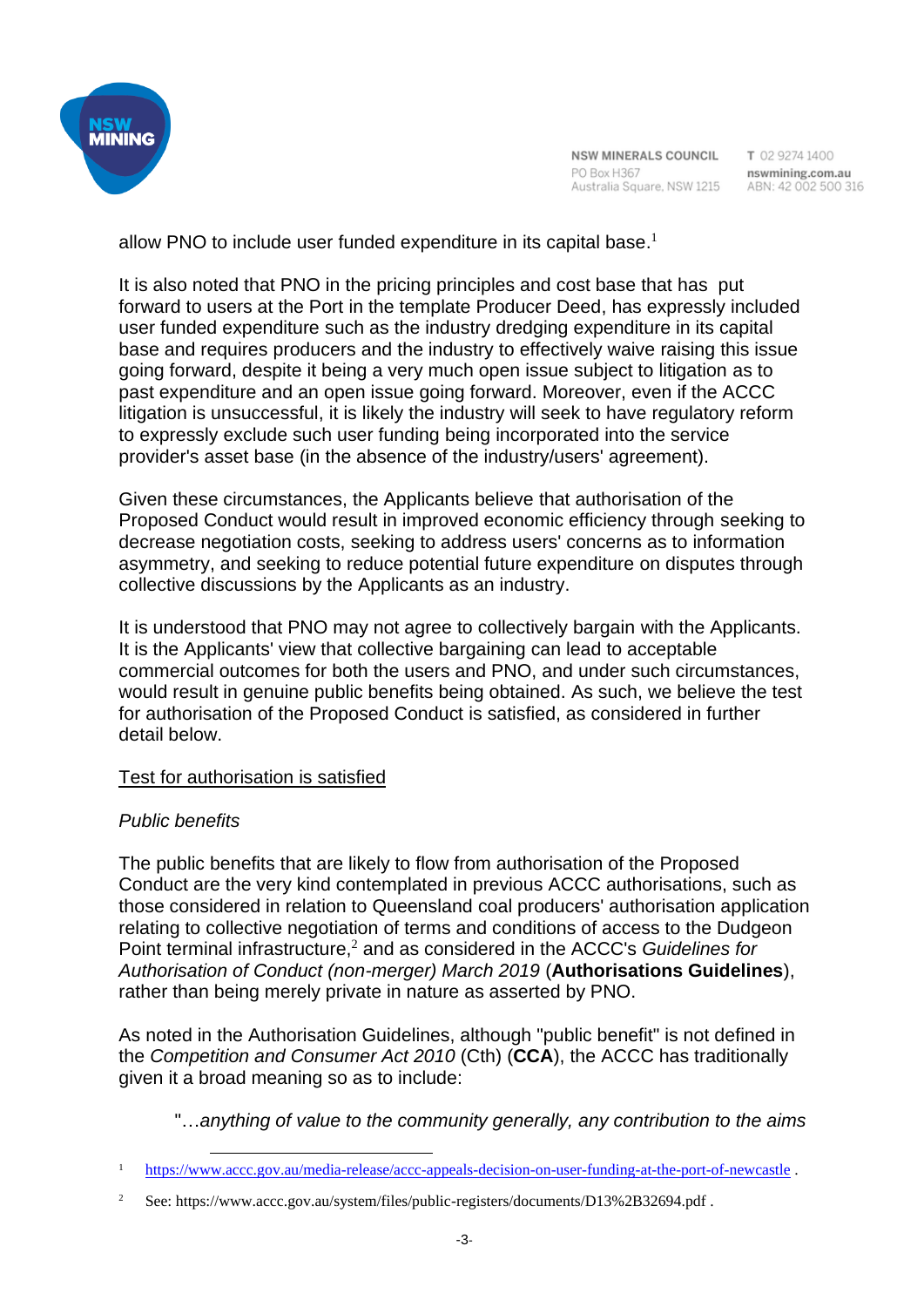

*pursued by the society including as one of its principal elements (in the context of trade practices legislation) the achievement of the economic goals of efficiency and progress. Plainly the assessment of efficiency and progress must be from the perspective of society as a whole: the best use of society's resources. We bear in mind that (in the language of economics today) efficiency is a concept that is usually taken to encompass "progress"; and that commonly efficiency is said to encompass allocative efficiency, production efficiency and dynamic efficiency*".<sup>3</sup>

It is difficult to see how PNO's proposition that individual negotiations will bring to bear equally if not more effective resolution of industry issues, could practically transpire. The reality that has transpired is that 10 of the largest users of the Port have not been persuaded by PNO's negotiating stance and have sought to negotiate industry issues from an industry perspective. Individual, bilateral negotiations between PNO and users of the Port have not succeeded and it would appear that collective bargaining by the industry is needed to achieve the economic goals of "efficiency and progress" as contemplated within the Authorisation Guidelines.

As discussed in further detail below, PNO's suggestion that authorisation is unnecessary in circumstances where PNO is "voluntarily opting into contractual regulation of its prices", is not sustainable. First that proposition is illusory in a similar manner to PNO's claims that the proposed contracts put forward by PNO provide contractual certainty and replace regulatory certainty or regulation of its prices. They do not. Equally, PNO's proposition ignores the public benefits outlined below, relating to transaction cost savings and the ability for the Applicants to discuss issues which apply to the whole industry (in relation to which PNO and users of the Port, have inherently diverging interests).

The Applicants' experience to date has been that PNO derives substantial bargaining power from the position (that has been accepted by the Tribunal), that there are no alternative means for the Hunter Valley coal producers to export their coal other than through the Port. It is through this infrastructure monopoly position and the data that PNO holds on the Port's historical expenditures and future required expenditures, that as a practical matter it is not possible to effectively question or otherwise challenge the positions PNO takes without a means to test the underlying data or propositions that are put forward. This is particularly the case noting the existing lack of public regulatory oversight or mandatory reporting / audits that PNO is subject to. The imbalance in bargaining power/ information and the unregulated current 'state of play' would persist in the absence of authorisation of the Proposed Conduct. Therefore, the Applicants do not see any meaningful ability to reasonably negotiate with PNO on an individual basis. A non-discrimination term as proposed by PNO under the template Producer Deed will likely be of minimal

<sup>3</sup> ACCC, Authorisation Guidelines, p. 43.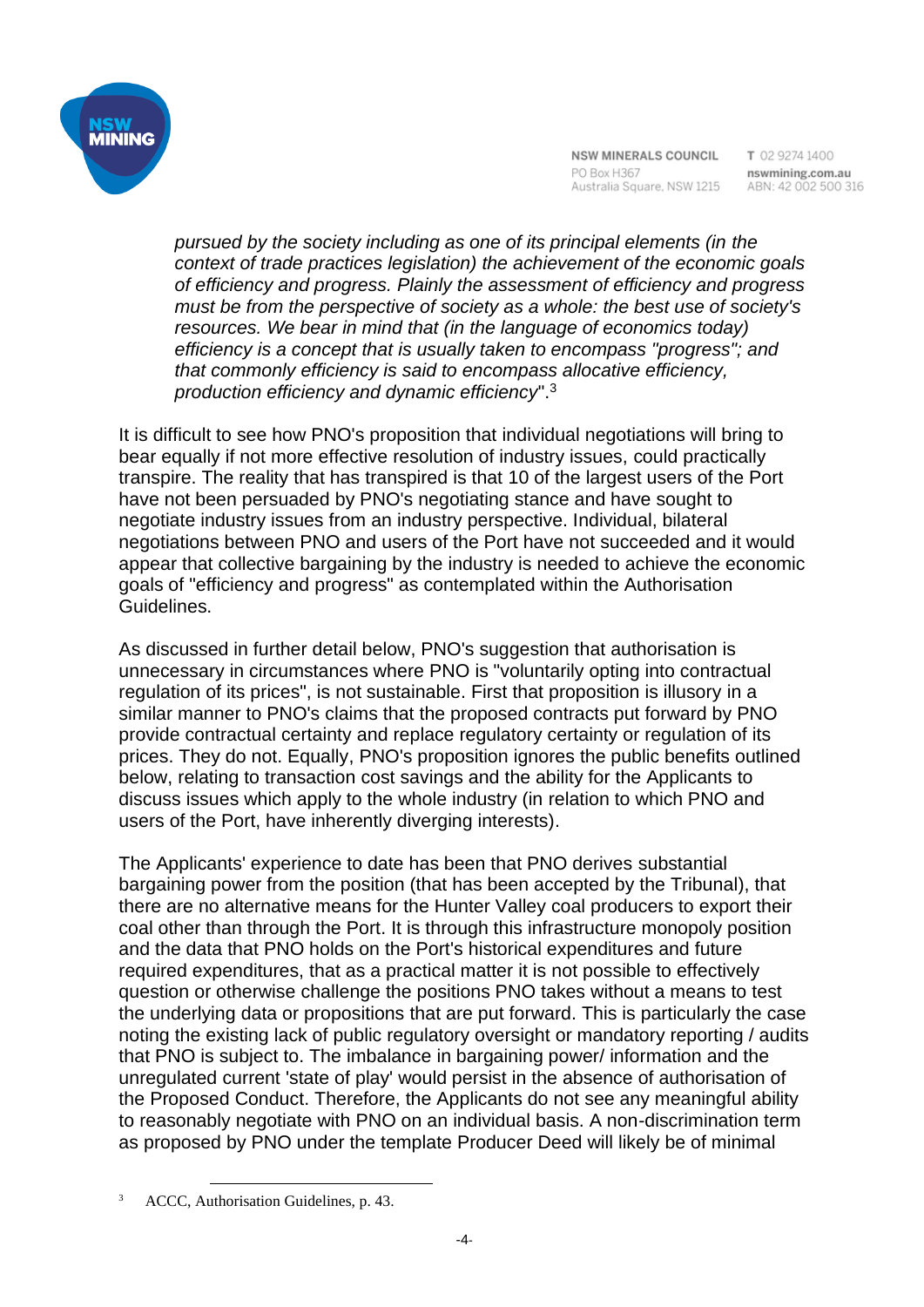

utility or protection to users in a situation where no user, large or small, has any real prospect of achieving a balanced and reasonable contractual set of terms with PNO.

Given this, the Applicants are seeking the opportunity to be able to discuss and collectively engage with PNO in relation to the contractual framework proposed under the template Producer Deed, in circumstances where users clearly have a common and legitimate interest in seeking to understand and negotiate the mechanics and language of the proposed terms and conditions of access in a streamlined, cost effective, reasonable and efficient manner.

In the absence of authorisation of the Proposed Conduct, there would be no ability for the Applicants to engage in such discussions individually, which would likely result in users having to accept the contractual terms proposed by PNO on a 'take it or leave it' basis, and PNO having the ability to exert greater, individual commercial pressure on users to accept such terms on this basis. In these instances, it is likely that smaller miners with more limited resources will have no option other than to cede to such commercial pressure.

In addition, consistent with the ACCC's Authorisation Guidelines, the Applicants consider that there are a number of key public benefits that would likely flow from authorisation of the Proposed Conduct:

### a. **Improving efficiency**

- i. Having regard to the nature of the services provided by PNO and that it is a monopoly infrastructure service provider, the Applicants submit that there are substantial efficiencies arising from collective negotiations. The template Producer Deed sets the terms and conditions of access to the Port and includes aspects that affects all users (such as capital expenditure at the Port), rather than just some users individually.
- ii. The Applicants note that PNO has not sought to outline to the industry in detail as to how the Port would operate with a container terminal in operation and in particular, how costs incurred in a container terminal establishment including channel and harbour dredging would be reflected in charges imposed on other users of the shipping channel at the Port. Such issues are not able to be effectively addressed at an individual user level.

### b. **Improving pricing outcomes**

i. As explained in the Application, authorisation of the Proposed Conduct will enable users to collectively, as an industry, discuss with PNO the basis on which costs will be allocated by PNO and the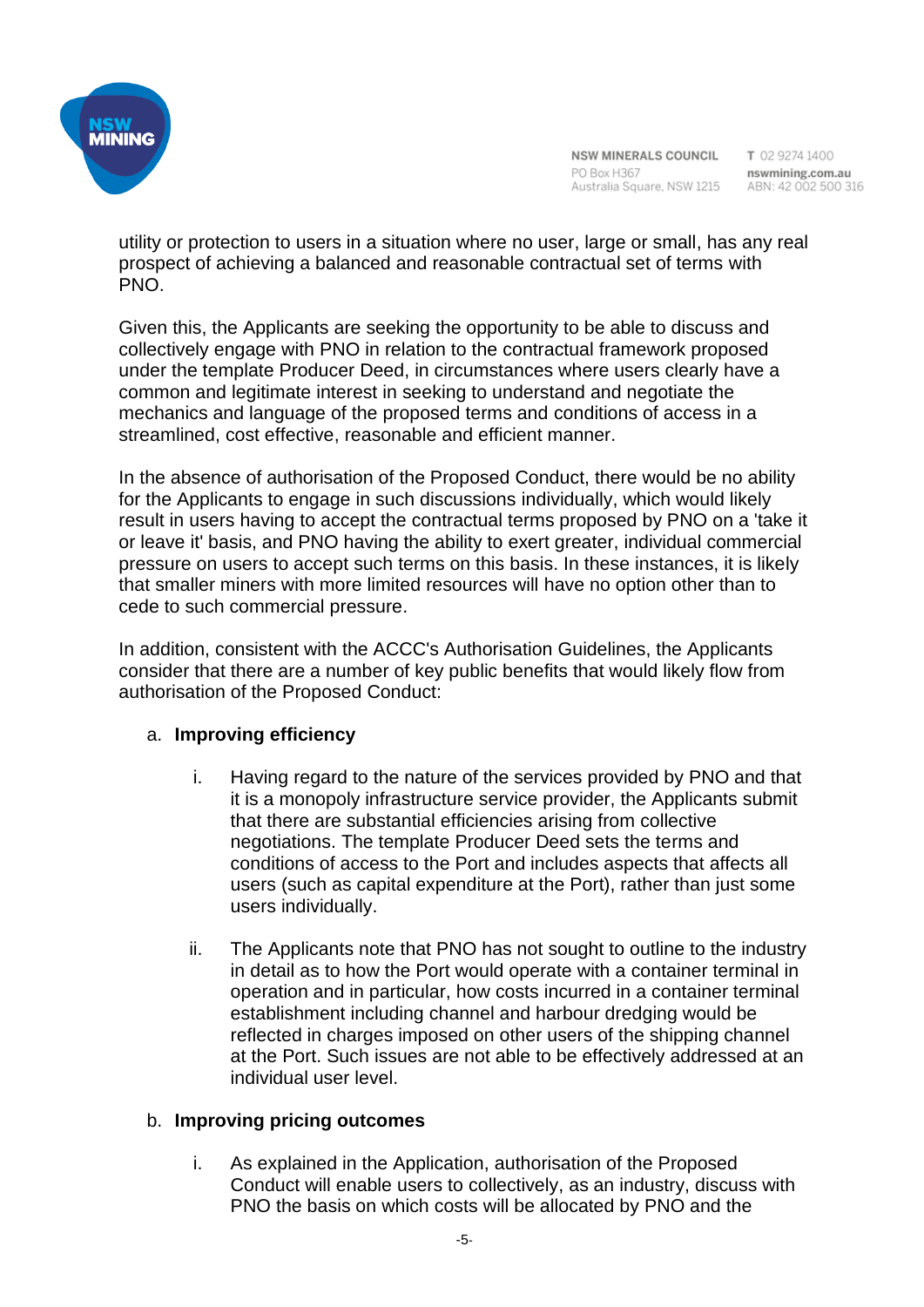

means for PNO to more efficiently engage in capital expenditure on a transparent basis. Improved pricing outcomes, in particular certainty as to future price paths, for users of the Port will likely in turn have the effect of encouraging further investment in the Hunter Valley region.

- ii. While the template Producer Deed purports to provide an avenue for dispute resolution where a "Permitted Price Dispute" arises between PNO and the producer / user, such mediation / arbitration by ACICA cannot be likened to the regulatory oversight that would have been in place had declaration of the Port not been deemed to be revoked, nor is it suggested that it provides a meaningful avenue for dispute resolution by an access seeker.
- iii. As the ACCC would be aware, an ACCC determination following arbitration of an access dispute between PNO and a producer / user has precedent value in so far as it is considering appropriate principles for access terms and conditions (including as to price) for any user of the Port, as pricing would be determined by the ACCC irrespective of the volumes of coal exported through the Port, based on extensive data provided by the access provider.
- iv. In contrast, [5.2] and [5.3] of Schedule 3 of the template Producer Deed provide that "*no appeal may be made to the Court on a question of law arising out of an award of the arbitrator appointed under this Dispute Resolution Process*", and that the "*particulars of the Dispute, any negotiation, mediation or arbitration and any terms of resolution including any Award must be kept strictly confidential by PON and the Producer*". 4
- v. Given this important distinction between PNO's proposed (private) contractual approach and the regulatory regime previously in place at the Port under declaration, the Applicants consider authorisation of the Proposed Conduct necessary to allow the Applicants to seek to negotiate more transparent positions as to pricing and accountability by PNO which the Applicants believe would improve pricing outcomes and create an improved environment for investment in the Hunter Valley.

### c. **Improving commercial outcomes**

i. As noted by Yancoal in its submission to the ACCC dated 3 April 2020

<sup>4</sup> See: https://www.portofnewcastle.com.au/wp-content/uploads/2020/03/OAR-TERMS-Producer-Deed-13- March-2020 .pdf .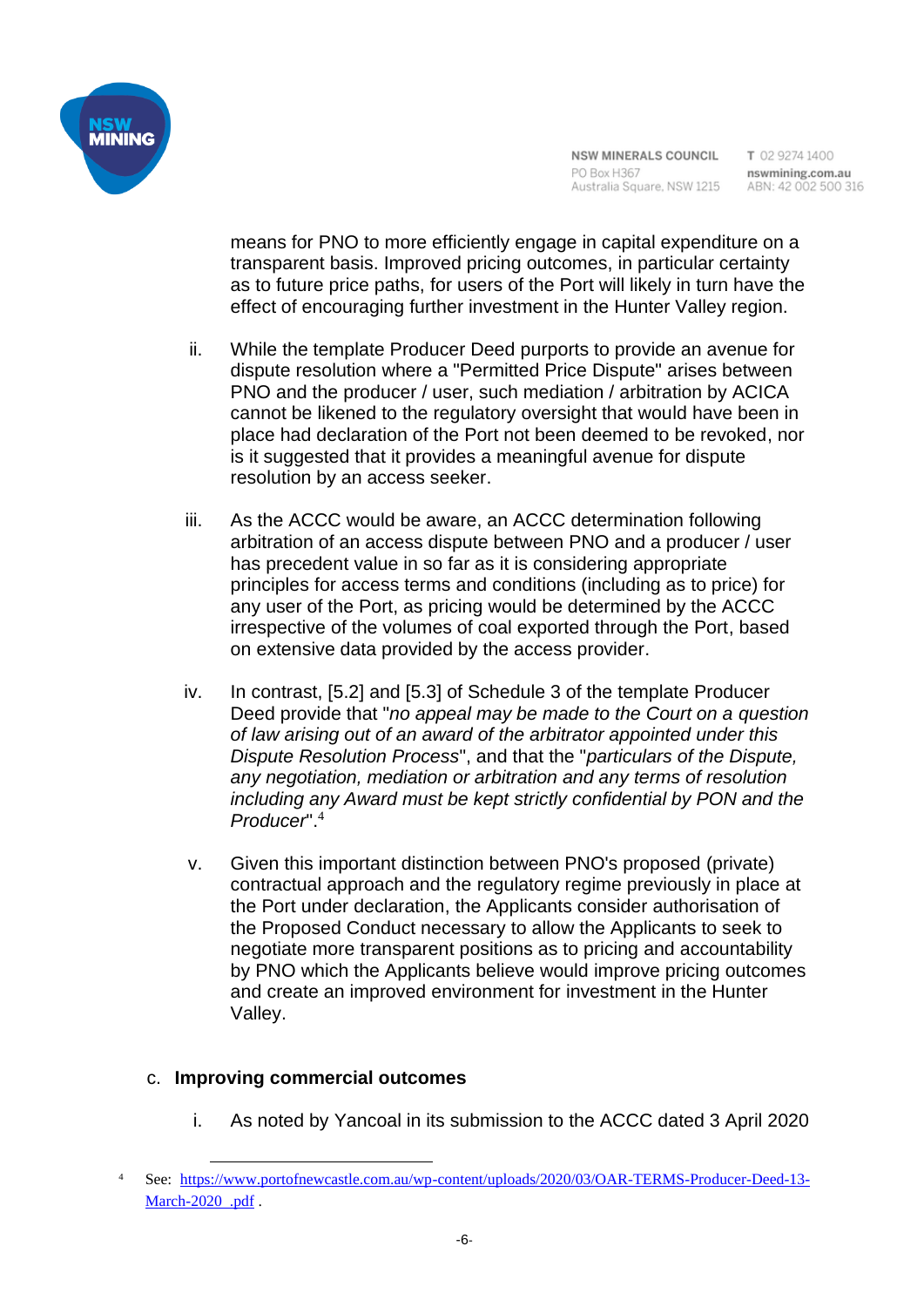

(**Yancoal Submission**) and Port Waratah Coal Services in its submission to the ACCC dated 3 April 2020 (**PWCS Submission**), authorisation of the Proposed Conduct will likely improve commercial outcomes for users and for PNO. It is understood that the Applicants' experience has been consistent with that noted by Yancoal being that bilateral negotiations have been difficult, due to the inequality of bargaining power that exists between an individual coal producer and PNO, where the coal producer is dependent on PNO's services but there is an absence of dependence by PNO on any user, particularly where PNO has statutory rights to increase its pricing as it sees fit.

- ii. Collective negotiations will improve commercial outcomes for the whole industry, as the terms and conditions of access to the Port relate to issues such as future capital expenditure at the Port, and the impact on prices paid by coal producers whether directly or indirectly. Contrary to PNO's assertions that the Application stems from an illegitimate attempt by a single producer to re-litigate issues as to user funding, it is evident from the Yancoal Submission that the issues relating to PNO's regulated asset base is one which concerns the whole industry, and which warrants collective discussion as to how it is contemplated to be factored into the pricing mechanisms of the template Producer Deed.
- iii. The resolution of such industry issues will likely deliver very clear public benefits and create long term certainty for both coal producers and PNO, creating a far more favourable environment for future investment in coal production and Port infrastructure. In turn, this would generate significant public benefits in Australia of improved commercial outcomes, including the maintenance of strong exports, employment, coal royalties for the State of NSW, and economic growth.

### d. **Transaction cost savings**

i. As noted in the Yancoal Submission, given the significant number of coal producers impacted, it is likely that a single, collective negotiation will involve materially lesser negotiation costs and resources for all parties, including PNO, in comparison to a series of bilateral negotiations between numerous producers and PNO (which to date have not yielded a satisfactory resolution of industry issues).

### e. **Improving information asymmetry and inequality in bargaining power**

i. Being the monopoly infrastructure services provider, PNO holds all of the data on past expenditures at the Port while users, irrespective of their size or volumes of coal exported through the Port, have little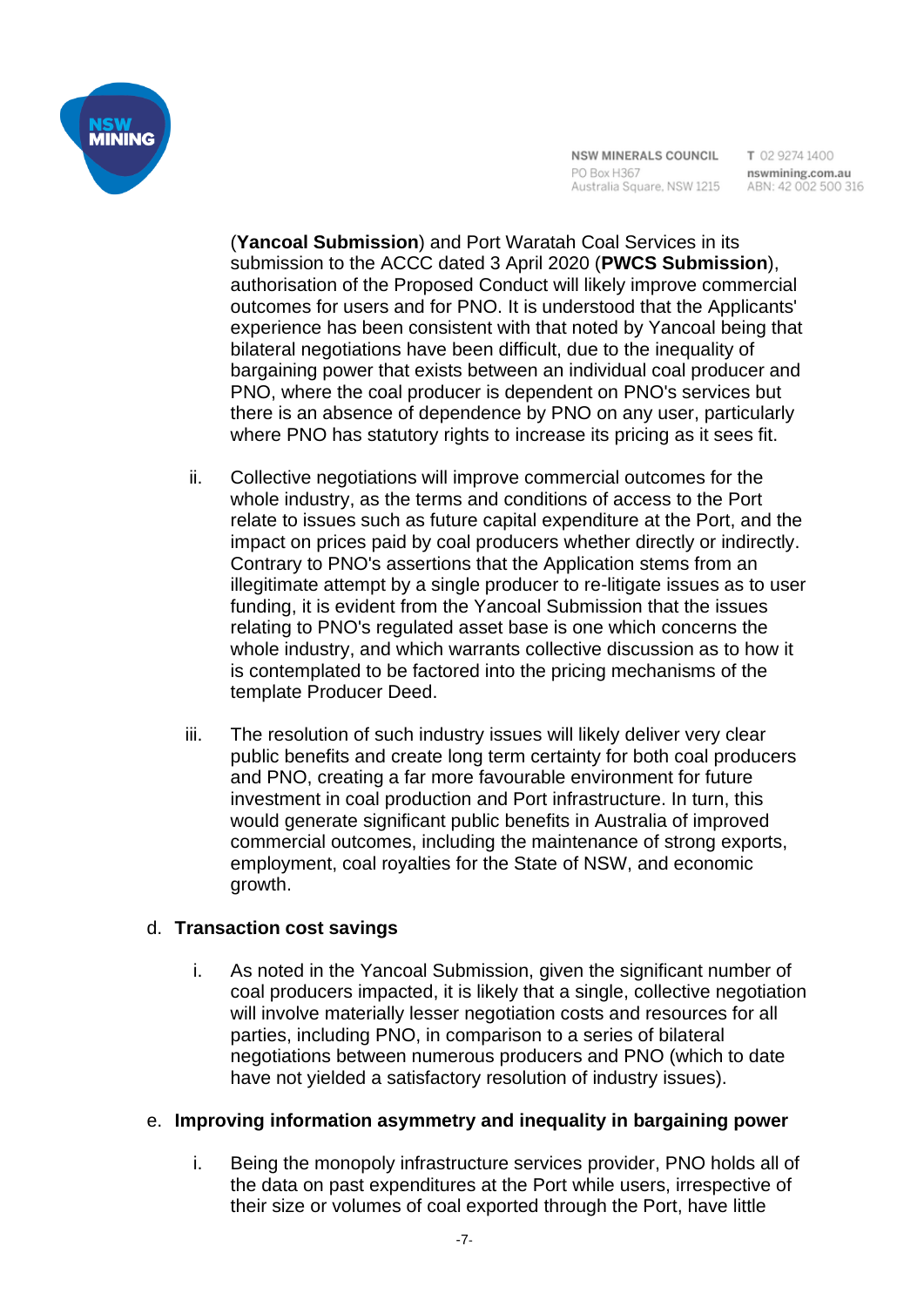

bargaining power or ability to question PNO in relation to capital expenditures or price increases, particularly in the absence of declaration of the Port. Access seekers or a party seeking to negotiate or arbitrate PNO's proposed template Producer Deed would face information asymmetry given much of the data will not be available other than to PNO, noting that the material that was before the ACCC in the PNO / Glencore arbitration is not public in any degree of granularity other than the public version of the ACCC's arbitration determination.<sup>5</sup> In addition, the process of collective bargaining should assist in seeking to address the clear inequality in bargaining power.

- ii. Although PNO asserts that it has committed to providing to users a forward looking 5 year forecast of its projected capital expenditure that may impact access prices, it is clear that it is simply a forecast and users have no input or ability to materially influence that forecast as the Producer Deed currently stands. Clause 7(c) of the Annexure to the template Producer Deed expressly provides that "*for the avoidance of doubt, PON may, but is not obliged to, implement any comments made by the Producer on its 5 Year CAPEX Forecasts or any proposed increase to the Producer Specific Charges*".
- iii. As noted in the PWCS Submission, the industry is concerned at the lack of evidence that PNO has provided to show that recent increases in Port charges have been re-invested in the Port for the benefit of coal export operations. Authorisation of the Proposed Conduct would allow Applicants to discuss the CAPEX forecasts provided by PNO which would likely improve information asymmetry and associated inequality in bargaining power, so that the industry can make more informed investment and commercial decisions.

## f. **Promoting competition in the relevant markets**

i. The Applicants consider it likely that authorisation of the Proposed Conduct will have the effect of promoting competition in relevant dependent markets such as the markets for coal tenements, coal mining, and associated specialist services. As noted in the supporting submission to the Application, the requested authorisation would provide coal producers with the opportunity to negotiate cost increases with PNO in a more effective and meaningful way. This is the case particularly in the current economic climate where even incremental cost increases at the margin may have the degree of

https://www.accc.gov.au/system/files/publicregisters/other/Glencore%20PNO%20access%20dispute%20-%20Final%20Determination%20-%20State ment%20of%20Reasons%20-%2018%20September%202018%20%28Public%20version%29.pdf .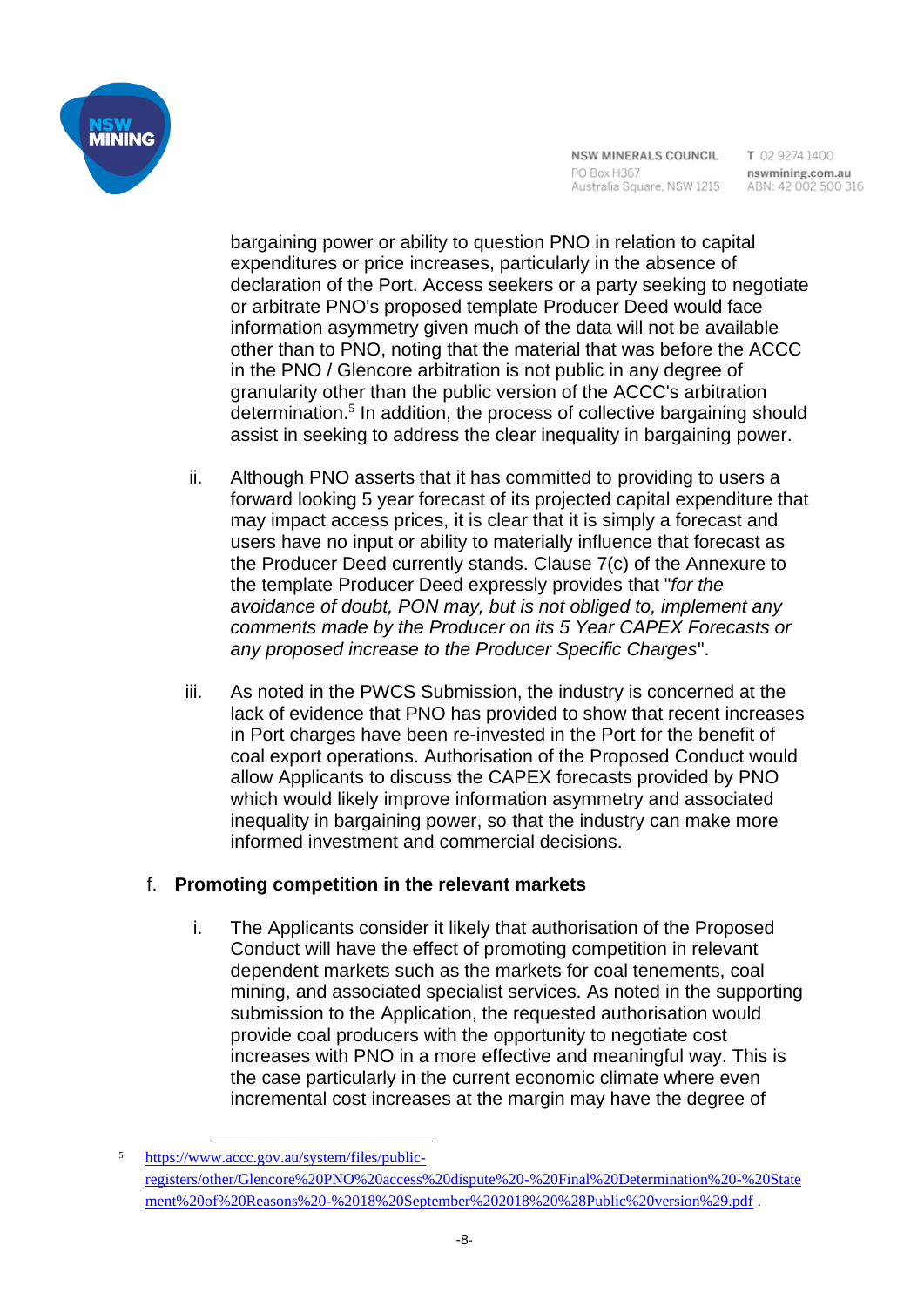

T 02 9274 1400

impact to drive coal producers to exit the market, which would inevitably have repercussions for the related markets that support the coal export market. Further, authorisation of the Proposed Conduct will likely boost incentives and confidence for owners of tenements to invest in the exploration of their tenement(s).

In summary, the Applicants submit that in the absence of authorisation of the Proposed Conduct, the reality that would likely transpire is that PNO would be able to impose the terms and conditions to maximise its commercial interests as the monopoly infrastructure service provider, to the detriment of competition, exports, State royalties, employment, investment in the Hunter Valley region and growth of the Australian economy.

#### *Alleged detriments unlikely to transpire*

The Applicants consider that the alleged detriments contemplated by PNO are unlikely to transpire, for the reasons set out in the Application. It is unclear the basis upon which PNO alleges that there is a risk of exchange of competitively sensitive information such that there would be a detriment to competitive tension, when there is a clear lack of incentive to do so in factual circumstances where information relating to the terms and conditions of access, including price, is public and not volume-based. In any event, there is not any competitively sensitive information being shared among the coal producers and they would have no incentive to do so.

As noted above, the Applicants are seeking to discuss and negotiate the terms and conditions of access under the contractual framework proposed by PNO. Practically, this would likely involve discussions / negotiations related not only to price of access, but also the mechanics / language of the template Producer Deed. Given this, it is unclear why PNO claims that Port users may have a "spectrum of unique and varied incentives and interests in the transaction". Instead, the Applicants would seem to have common interests in transparency and efficiency, and in the spirit of 'non-discrimination' as suggested by PNO, that the terms and conditions of access are understood and approached in a consistent manner across the industry.

In addition, the industry action being sought by the Applicants is not novel, as explained in our letter to the ACCC dated 25 March 2020. For example, in relation to the Dalrymple Bay Coal Terminal, there is a collective approach to ongoing engagement and negotiation of the terms of access, between the monopoly infrastructure services provider and users (i.e. the DBCT User Group), the process of which is overseen by the QCA and delivers material efficiencies as compared to the significant costs that would arise if users had to make separate submissions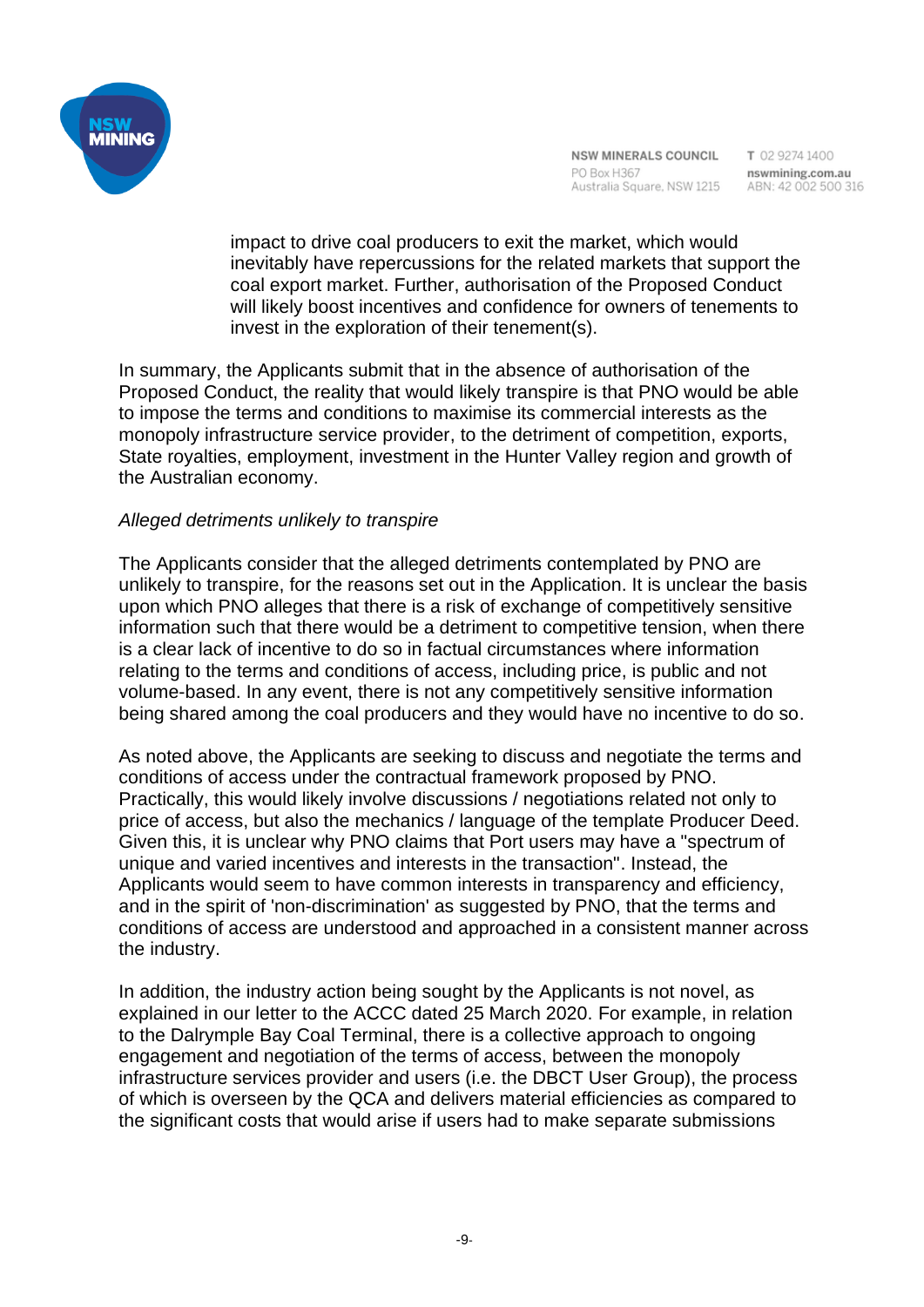

and seek to individually negotiate access arrangements.<sup>6</sup>

Similarly, the Port of Melbourne (Consolidated Group) operates under a rigorous regulatory framework.<sup>7</sup> In the absence of declaration and in circumstances where a key infrastructure at the end of a coal export supply chain has been privatised by the NSW State with minimal regulatory oversight and no regulatory reviews as other State Governments have undertaken, the Applicants are merely seeking the opportunity for a constructive way to engage with PNO, under a process which has clear and demonstrable public benefits and minimal if any detriments.

Further, the Applicants do not see any sound basis for PNO's views that "anticompetitive harm" would flow from authorisation of the Proposed Conduct, in circumstances where individual negotiations have not culminated in any resolution of industry issues, and where engaging in collective, transparent industry discussions in a reasonable manner as contemplated in the Application would more likely lead to beneficial outcomes for the industry and the Australian economy.

### **4. Response to PANSW Submission**

The Applicants do not consider it necessary to deal with PANSW's submission in any detail as the arguments in relation to public benefits and detriments have been largely dealt with in responding to PNO's submissions. It appears from the PANSW Submission that the PANSW's key concern is that if the Applicants are successful in negotiating better prices for access, that may affect the amount that PANSW receives from PNO as part of the navigation services charge. In particular, PANSW has requested the ACCC impose a condition that would "prevent the Applicants from entering into any agreement with PNO that would have the effect of reducing the revenue that the Port Authority would otherwise have received under the Navigation Charge".

Our understanding is that the commercial arrangements between PANSW and PNO are confidential to those parties, and it is therefore very difficult to understand the basis of PANSW's argument. Nonetheless, the Applicants do not consider it appropriate that the conditions contemplated by PANSW should be imposed on authorisation of the Proposed Conduct because access seekers should be able to negotiate efficient pricing from PNO irrespective of what the NSW Government

<sup>6</sup> See submission by the DBCT User Group at https://www.qca.org.au/project/dalrymple-bay-coalterminal/2019-draft-access-undertaking/ .

<sup>7</sup> The Applicants note that the Essential Services Commission (**ESC**) is currently considering whether the Port of Melbourne has power in relation to the process of setting and reviewing its land rents between 1 November 2016 and 31 October 2019. If the ESC finds that the Port of Melbourne has power and it has caused material detriment to the long-term interests of Victorian consumers, the commission will recommend possible economic regulation to the Assistant Treasurer. See: https://engage.vic.gov.au/portmelbourne-market-rent-inquiry-2020 .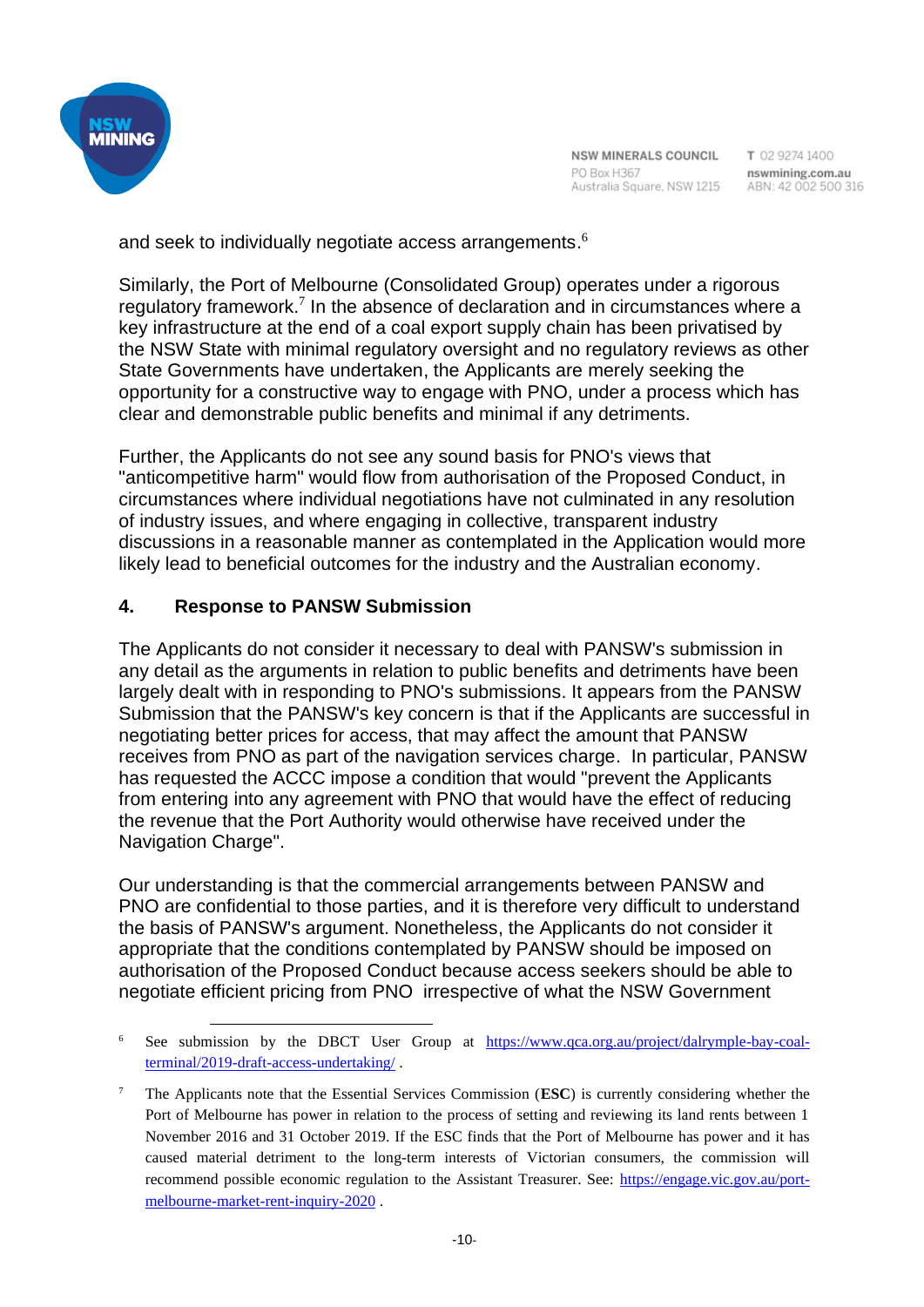

NSW MINERALS COUNCIL PO Box H367 Australia Square, NSW 1215 ABN: 42 002 500 316

T 02 9274 1400 nswmining.com.au

may charge PNO and that should be a separate matter between PNO and PANSW.

The Applicants note that the State of NSW has already received the purchase price paid by the purchasers of the long term leases at Port Kembla and Port Botany (approximately \$5 billion) and the long term lease of the Port of Newcastle (\$1.74 billion from PNO) and we would hope that funding for PANSW has already been achieved through those privatizations. The NSWMC's members make significant contributions to the State of NSW and we would hope that those contributions are taken into consideration in determining whether it is better to see more efficient exports and public benefits arising through the Proposed Conduct, than seeking to limit the scope of collective negotiations.

In addition, given that coal vessels are separately levied charges for pilotage of vessels entering the Newcastle harbour by PANSW, it is unclear why PANSW has highlighted in its submission that it provides a service to PNO in relation to a report of PANSW's performance of pilotage services. That report may be better provided directly to the mining industry which pays for those services.

In any event, it is not necessary to go into a debate about the weighing of benefits of increased certainty in channel pricing or other benefits arising from the Application compared to any impact on PANSW from a reduction in the navigation service charges imposed by PNO. While the Applicants certainly would not wish to see PANSW's ability to conduct safe port operations compromised, we believe that the State of NSW by virtue of the sale proceeds of port privatizations mentioned above, and the charges, taxes and royalties that it already collects from the mining industry, should have existing mechanisms in place for obtaining sufficient funds for the current and future operations of PANSW.

### **5. Authorisation should be granted**

The Applicants consider that authorisation of the Proposed Conduct for a period of 10 years is appropriate so as to facilitate continued engagement between PNO and the Applicants in an effective, sustainable and transparent manner. In circumstances where PNO and the users have not been able to reach an agreement as to the terms and conditions of access, users / coal producers are exposed to the uncertainty of significant future increases in charges due to PNO's unconstrained bargaining position as the monopoly Port operator.

The continued uncertainty faced by users at the Port as to PNO's future pricing and access terms has significant consequences for future investments in the Hunter Valley coal industry. Through a collective industry negotiation as per the Proposed Conduct if a workable industry way forward can be reached between the Applicants and PNO, authorisation of the Proposed Conduct for a period of 10 years would deliver material efficiencies and public benefits.